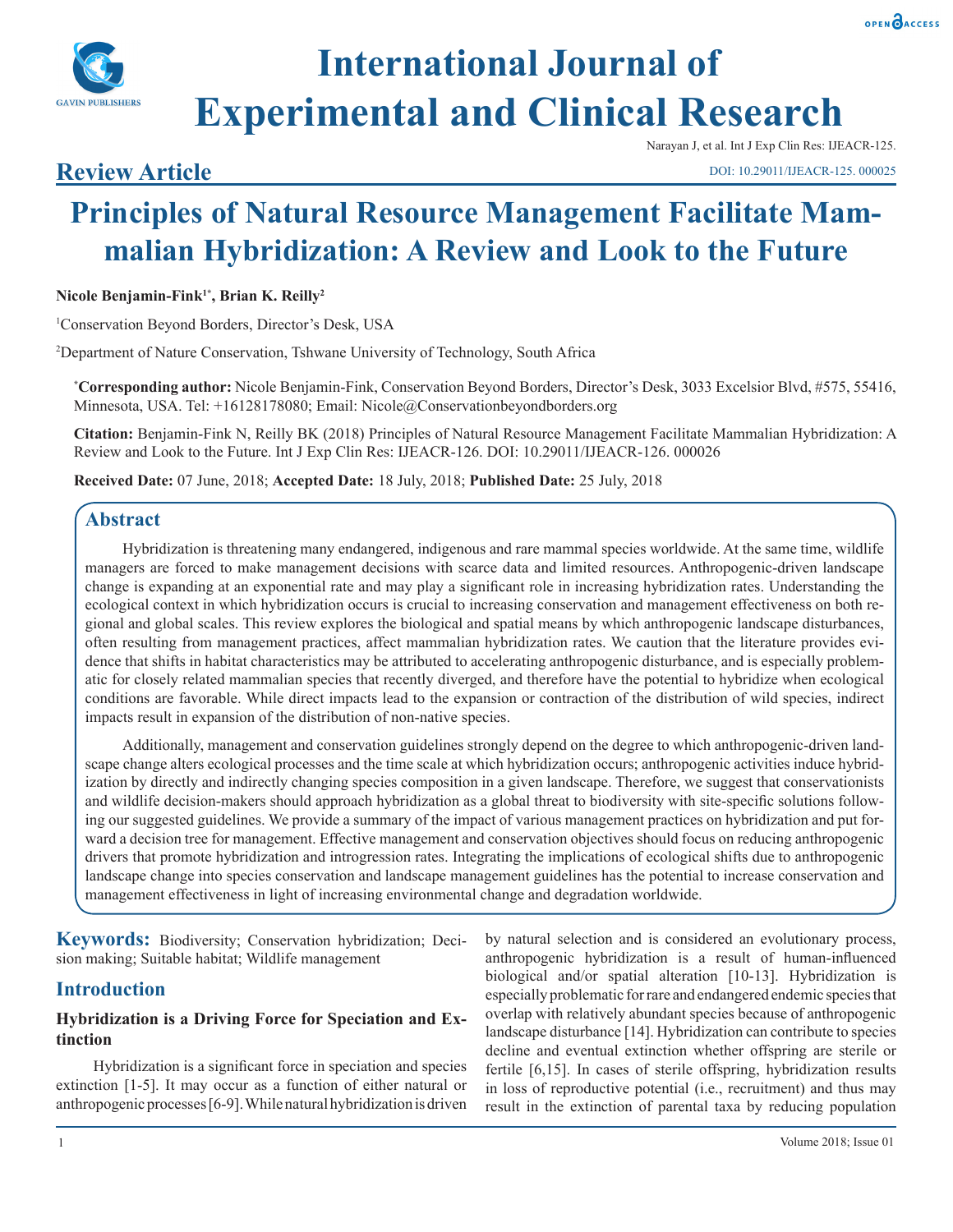growth below the rate needed for replacement. In cases of fertile hybrids, genetically distinct populations may be lost through genetic mixing.

allelic variation is due to genetic drift or imposed hybridization should be implemented.

#### **The Ecological Role of Hybrids**

The harmful effects of hybridization ultimately caused the extinction of many plant and animal taxa [8,16]. Hybrids have multiple ecological roles within ecosystems at various temporal and spatial scales. Such roles primarily depend on whether hybridization is driven by natural or non-natural (i.e., anthropogenic) processes [14,17]. While it is clear that a hybrid's genetic resemblance to its parents is case specific, hybridization generally jeopardizes genetic integrity and results in reduced finessed (i.e., fertility or viability) [18-21]. While natural hybridization has played significant roles in the establishment and extinction of species, accelerating its rate may prove dangerous and undesired. Outcrossing depression, genetic assimilation, genetic drift, and genetic displacement can occur very rapidly and even a single locus can result in drastic fitness differences [1].

#### **Anthropogenic-Driven Hybridization**

Wiegand [22] was the first to report that introgressive hybridization is observed most frequently in habitats modified by humans. While natural processes might favor hybridization in evolutionary time, anthropogenic environmental change enables evolution to proceed at its "maximum rate" [7]. Because hybridization often has negative ecological results, forces that accelerate hybridization may threaten ecosystem integrity [4,9,23]. As such, anthropogenic-induced hybridization should be viewed as an evolutionary force that has a primary role in the extinction and formation of species [24]. Thereby, informed and effective conservation strategies should address the probability of it occurring and its ecological implications [13,24,25]. Thus, distinguishing between hybridization processes is critical when establishing conservation and management guidelines [24,26]. A clear understanding of the relationship between anthropogenic landscape change and hybridization rates is crucial in making informed conservation and management decisions.

Moreover, the decline in economic profitability following anthropogenic-driven hybridization is significant, primarily because hybridization causes decreased variance in desired traits in livestock such as canine litter size [20,21,27]. Leroy [26] found that one percent inbreeding in livestock leads to inbreeding depression, which corresponds to a decrease of 0.137% of the mean of a trait in a given population, and that this may have significant economic implications. [23] points out that conservation programs that address inbreeding and outbreeding concerns should be rigorously evaluated and adapted because of such economic implications. As such, population monitoring programs should determine whether

#### **Importance of Habitat Suitability Alterations**

The delicate interplay among landscape characteristics that determines habitat suitability for a given species should be considered in management practices [25,28]. Landscape conversion or modification by humans has altered landscape characteristics at increasing rates over the past two centuries. Consequently, shifts in local resources and species composition have occurred [29]. Fragmentation may also induce changes in local species composition. Patchy environments, which increase under fragmentation, result in geographically isolated populations and promote hybridization due to rarity of mates [30-32]. All three processes (i.e., conversion, modification, and fragmentation) enable species that were formerly geographically and/or ecologically isolated to overlap and produce offspring. Hybrid populations possess a unique combination of heritable characteristics derived from crossbreeding, which can be traced to parental taxa [1,33]. The process of gene flow between populations whose individuals' hybridize is referred to as introgression (17) and is achieved when hybrids backcross to one or both parental populations or mate with one another. The degree of introgression will determine if hybrid individuals will give rise to a distinct taxon [34].

Viable and fertile hybrid offspring may become reproductively isolated from both parental forms and, given time, come to represent distinct entities; hybridization followed by inbreeding could increase mutation rates in offspring, leading to increased divergence from parental forms, especially where the recombinant population is geographically isolated [7,27]. Anthropogenic landscape fragmentation may accelerate this process by increasing geographic isolation. Additionally, hybrid swarms are populations in which considerable introgression has occurred (i.e., backcrossing to one or both parental taxa throughout a number of generations, in addition to mating among the hybrid individuals themselves) [8,14,25]. Extensive hybridization and introgression are often associated with habitats disturbed by anthropogenic activity [12]. Therefore, conservation strategies oriented toward avoiding hybrid swarms should incorporate guidelines to avoid introgression. Such guidelines will be most effective if they lead to landscape development and conversion that will be least disruptive to ecological conditions and geographic continuity.

#### **Purpose and Goals**

Better understanding of the relationship between anthropogenic activities and hybridization rates will increase conservation and management effectiveness, particularly in light of environmental change and degradation [10,35-37]. The purpose of this paper is to synthesize conceptual issues which will stimulate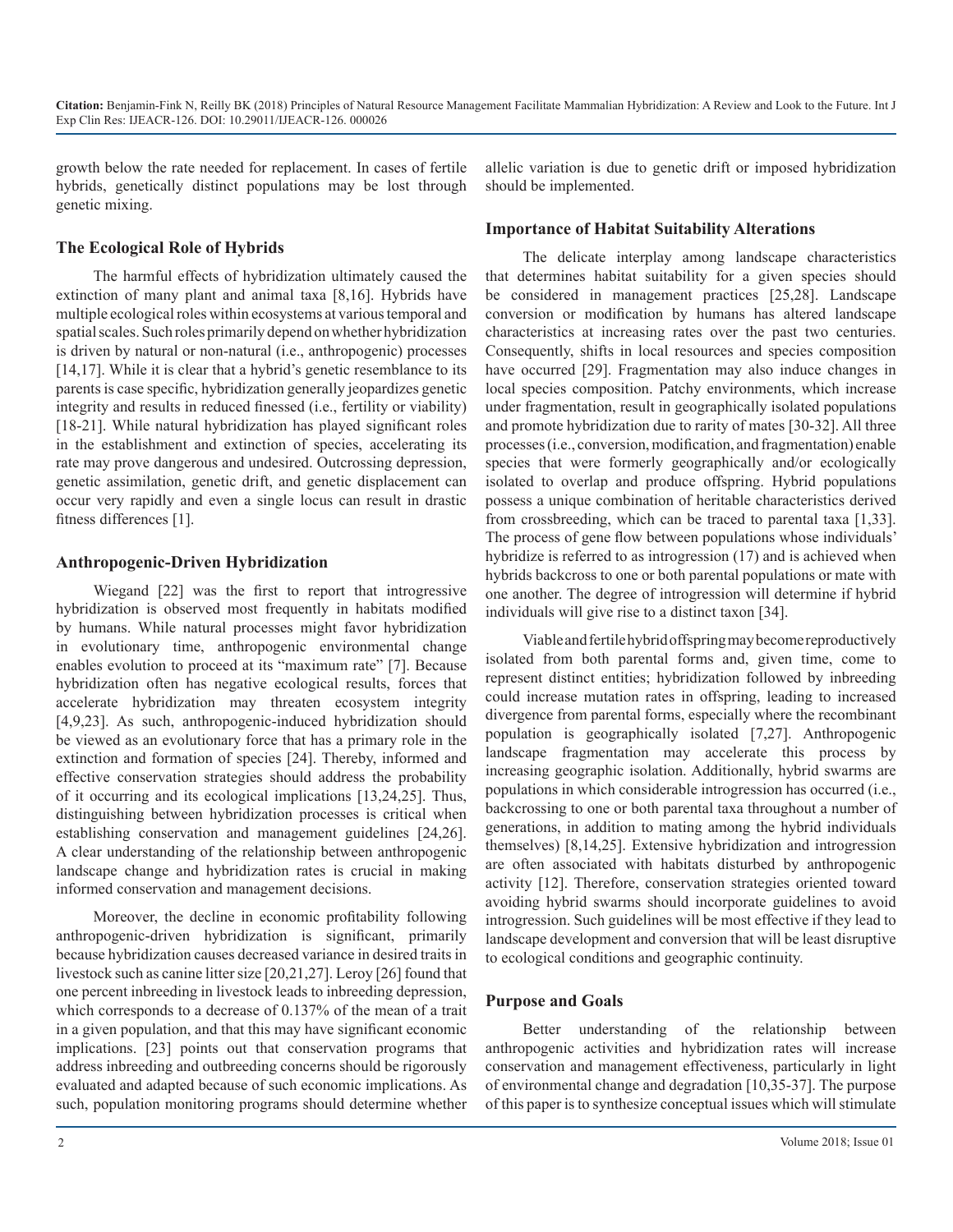further consideration of anthropogenic influences on hybridization. The overall goal of this paper is to identify and link specific management practices with hybridization occurrences. We hold that wildlife managers and ecosystem conservationists may benefit from suggested methods by which management effectiveness may be increased. The following two questions guided our analysis:

- Which anthropogenic management decisions induce mammalian hybridization?
- What biological and spatial information should be considered in landscape management and species conservation plans in order to decrease hybridization probability?

#### **Methods**

We conducted a search on Google scholar and web of science utilizing keywords such as hybridization, mammals, biological interventions, founder populations, and conservation implications. Papers that were cited in an exceeding number in future papers were included. Additionally, we researched specific cases and published correspondences between authors in order to get an updated comprehension of the literature. We teased out common threads concerning anthropogenic landscape changes and hybridizing species. We synthesized case studies with respect to three aspects:

- Their site-scale,
- Biological or spatial anthropogenic intervention, and
- Linkage of specific land management interventions to anthropogenic-driven hybridization.

Human-induced landscape changed is clustered into two groups: spatial (i.e., primary habitat conversion, geographic fragmentation, and peri-urban expansion), and biological (i.e., shifts in prey availability and population composition). In order to illustrate the findings developed from this synthesis, we examined case studies from five continents: Africa, Australia, Europe, North America, and South America. The paper is divided into five components. First, we briefly provide w working species definition and reference so that hybridization can be discussed within context. Second, we conducted a comprehensive review of the relationship between anthropogenic activities and hybridization induction; we summarize such affects in tables. The third section links specific spatial and biological management interventions to anthropogenicdriven hybridization (i.e., primary habitat conversion, geographic fragmentation, and peri-urban expansion), and utilizes case studies to construct a matrix to serve as a decision tool that provides clarity about activities and their implications on hybridization occurrences and induces informed decision-making. Next, we propose guidelines to be considered by management prior to policy implementation based on case studies and research gaps,

and put forward a decision tree to provide assistance for interim conservation strategies. Lastly, we identify informational gaps and research needed.

## **Hybridization Within the Context of a Working Species Definition**

Defining species affects what may be defined as a hybrid; how we define species affects what we think of as a hybrid. In order to appropriately address and recommend management guidelines, a working definition of the species concept should be outlined. We refer to the biological species concept; a species is defined as a species if it is unable to reproduce with individuals from other grouped species. However, we acknowledge that there is a working challenge concerning Mayrs [38] species concept that stems from such reproductive isolation; species are reproductively isolated entities and yet hybridization can occur. This is due to the short evolutionary time of their evolutionary divergence. Given that speciation is a complex dynamic process which unfolds through time, it is important to remember that species are not static and that a snap shot in time without context may be misleading [9]. We emphasis the concept of reproductive isolation as the basis for evolutionary diversification [9,39]. And as such, we suggest that management guidelines stress that the integrity of a species may be preserved by species boundaries and the lack of gene flow amongst them.

### **Current Knowledge**

#### **Anthropogenic Activities Induce Hybridization Through Spatial and Biological Alteration**

Population fluctuations in the Pleistocene led to genetic subdivisions of species into ecoregions, shaping modern geographic biodiversity patterns. Since then, natural selection has been the driving force of speciation in tension zones, where stability of hybrid zones is dependent on a balance between selection against hybrids and continuous dispersal of parental genotypes [10]. Over the past century, extensive introgressive hybridization has occurred in many species as a result of habitat disturbance driven by anthropogenic activity by directly and indirectly changing species composition in a given landscape (7). We divided these into three main categories:

- shifts in habitat suitability attributed to primary habitat conversion, geographic fragmentation, or peri-urban expansion [17,26,35]
- founder events, predator control programs, and overstocking, resulting in population density shifts due to changes in competition and predation [21,36,40], and
- introduction of non-native species, resulting in shifts in local species composition [19].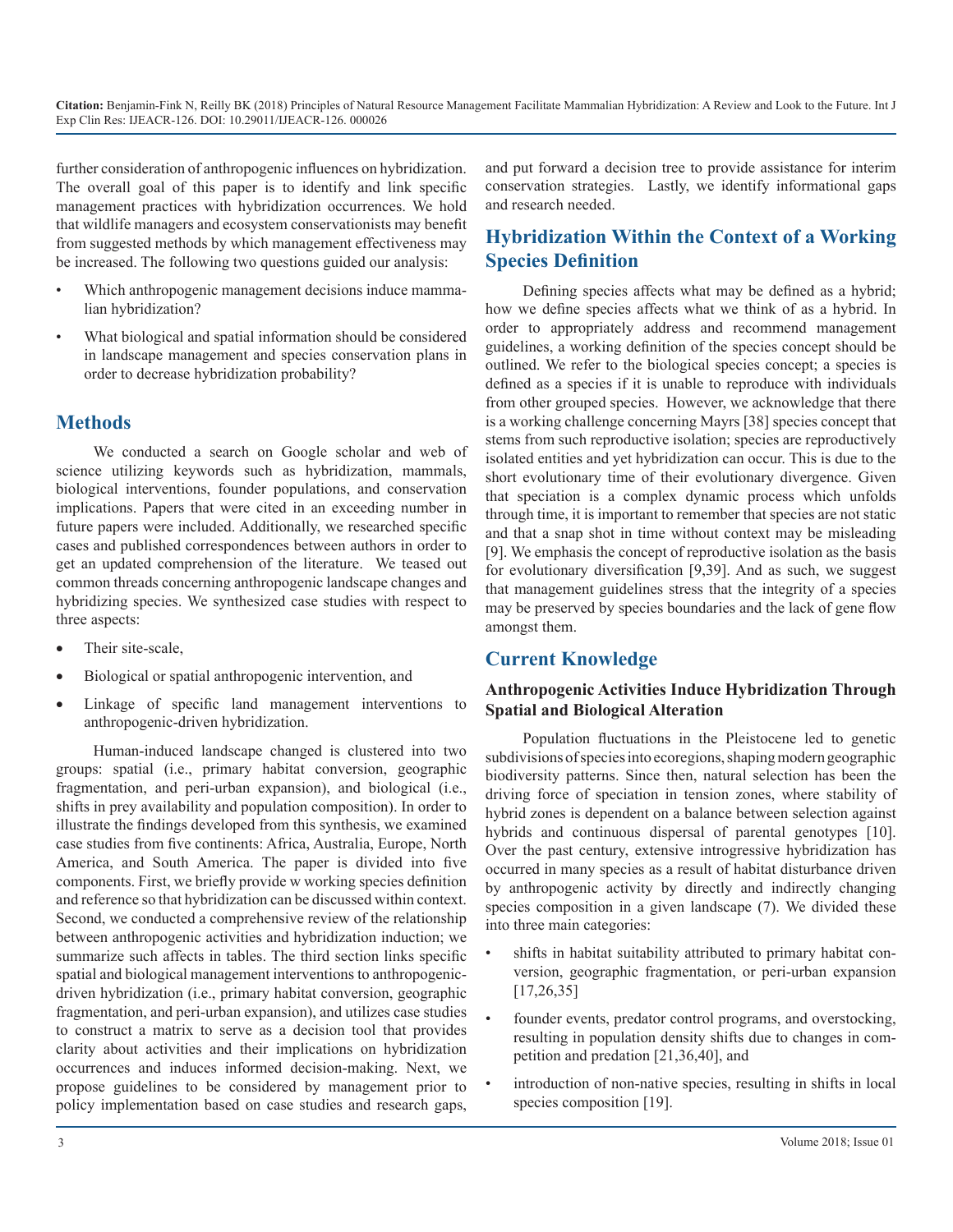Any of these influences may increase the degree of sympatry among species that previously were isolated geographically, ecologically, or both, thereby altering ecosystem dynamics, and increasing interspecies encounter rates and the probability of interspecies mating. Increased encounters among wild and domestic species are a heightened concern during the planning for biological introductions and relocations [37]. We emphasize shifts in habitat suitability and additionally clustered these into the following:

- primary habitat conversion, resulting in spatial habitat shifts,
- geographic fragmentation, resulting in population isolation, and
- peri-urban expansion, resulting in both spatial and biological shifts.

These landscape disturbances increase the rate at which species distribution expands or contracts. Furthermore, spatial shifts alter local species composition following the overlap of previously ecologically or geographically distinct species. Often, the direct result of such shifts in local species composition is increased hybridization rates [13,28].

#### **Anthropogenic Activities Induce Hybridization and May Promote Genetic Admixture Via Hybrid Zones**

Anthropogenic landscape change may result in hybrid zones; regions where two species are sympatric and hybridize and there is a spatial gradient corresponding to the frequency of a favored, neutral, and deleterious allele varies [1,10,17]. These zones are a balance between dispersal of parental taxa and selection against hybrids [39]. The expansion and contraction of species distribution can result in the breakdown of ecological and geographic barriers causing species to become sympatric (typically at the edge of two species' distributions) [40,41]. Population density fluctuations serve as hybrid zone barriers that are maintained by interactions among genes (10). Additionally, clinal trends (i.e., gradients in gene frequency) are narrow relative to species dispersal ranges and vary more in their spatial distribution within a hybrid zone. Therefore, hybrid zones enable us to analyze the variance among parental and offspring characteristics expressed within a spatial gradient, and provide opportunities to measure gene exchange between diverging taxa [10]. We focus on the creation of hybrid zones as a result of human landscape change.

Additionally, competition theory predicts that two competing species can coexist in a stable environment if provided with an adequate degree of resource separation [40]. Landscape change alters mammals' natural prey availability and abundance, which often results in shift in local adaptation and competition (e.g., sympatry of competitors in the same ecological niche) [40]. As a result, one species may eliminate or significantly reduce the numbers of the other [28]. In such cases, anthropogenic landscape disturbance act as drivers for shifts in pray-predator and competition dynamics, thereby fostering conditions ideal for hybridization.

Primarily examples of implications of human-induced landscape change concerns the most endangered canid population, the Ethiopian wolf *(Canis simensis);* densities are decreasing due to primary habitat destruction and fragmentation, associated with agriculture [36]. This is primarily because alpine landscapes are increasingly subjected to overgrazing by livestock [41]. Moreover, peri-urban expansion results in encounters with domestic dogs and human prosecution. Overgrazing results in increased competition for food resources, favoring free ranging dogs [22,36]. Similarly, population declines in the formerly widespread Italian wolf (*Canis lupus*) were concomitant with a decline in populations of their natural ungulate prey and an increase in the numbers of free-ranging dogs, which are their competitors for food [41,42]. Reduction in prey abundance is additionally responsible for the prominent decline of the endangered African wild dog [29].

Benjamin-Fink [14] question the role of state owned reserves in the facilitation of hybridization and genetic admixture of the endemic black wildebeest and the more common blue wildebeest in South Africa. In which the overlap of both subspecies is induced by the practice of translocation. Thereby, poising a significant threat to the genetic integrity of the black wildebeest, which has successfully recovered from two bottle necks in the past [25,42]. Mitchell and Banks [40] attribute declining dingo numbers to shifts in food resources that favor the competing foxes. In turn, increasing fox numbers result in increased competition and provide dingo populations with additional pressure. Furthermore, Gipson and Sealander [43] suggest that a **c**hange in the food habits of wild canids in Arkansas induced hybridization rates between coyotes and feral dogs**,** and Stronen et al., [24] suggest that such changes facilitated coyote-wolves admixed individuals, which are found in Canada (their classification is based on a combination of ancestry and admixture percentage).

Additional mammalian species undergoing human-driven hybridization include the following: Mexican howler monkeys ( *Alouatta palliata* and *Alouatta pigra* ) [43]; African Cercopithecince monkeys [44]; wolves and dogs across Europe [45]; European wildcats (*Felis silvestris*) and domestic cats in Europe [27,46]; races of house mice (*Mus musculus domesticus*) in Portugal and in Italy [47,48]; martens (*M. caurina* and *M. americana*) on Kuiu Island, Alaska; wild canids (i.e**.,** coyotes, gray wolves and red wolves) and dogs in eastern North America [24,37]; Canada lynx (*Lynx canadensis*) and bobcats (*Lynx rufus*) in North America ; dingos and foxes or dogs in Australia [40]; Ethiopian wolves (*Canis simensis*) and domestic dogs in Ethiopia; African wildcats (*Felis lybica*) and domestic cats in Africa [27]; and wild dogs (*Lycaon pictus*) and domestic dogs in Africa [36,46].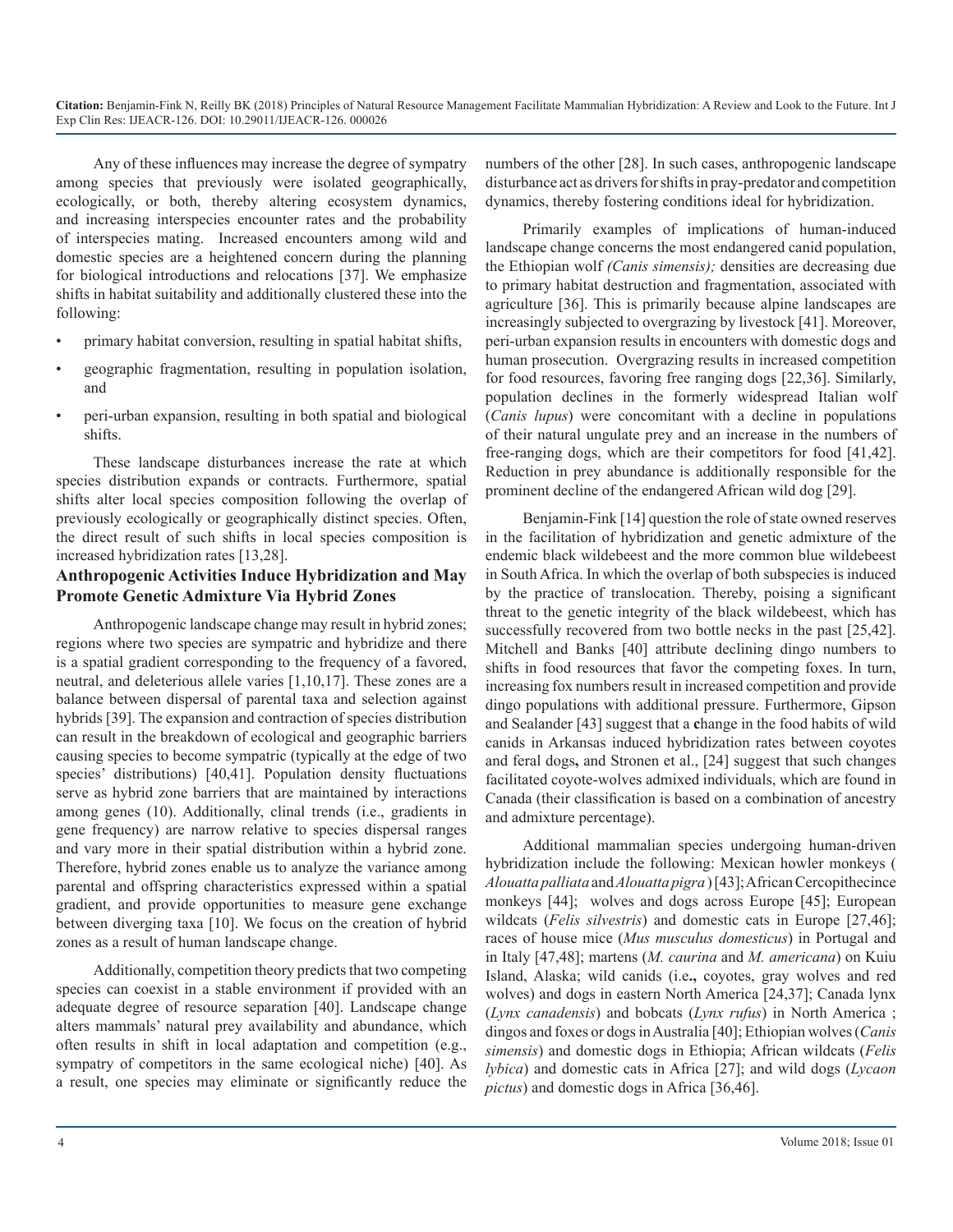#### **Spatial and Biological Management Interventions**

#### **Primary Habitat Conversion**

The conversion of primary habitat to secondary habitat can lead to the mixing of previously distinct gene pools between two native species or between a native and an introduced species, thereby increasing hybridization worldwide [19,47-49]. Perhaps the most studied example of hybridization induced by primary habitat conversion is that between gray wolves and coyotes which originated during the extensive agricultural cultivation of the southern United States by European settlers and has continued in more recent years [50-53]. The demographic dynamics of gray wolves and coyotes have changed dramatically in North America over the last two centuries. Gray wolves once inhabited all of North America except for coastal areas of Mexico [54]. However, due to agriculture expansion westward and northward, wolves declined rapidly due to habitat destruction, loss of large game, and direct exploitation by humans [55].

As large, highly mobile predators, wolves require extensive, uninterrupted forested tracts in which to hunt ungulates (33). In contrast, the historical habitat of coyotes primarily consisted of plains and deserts [54]. The coyote's smaller body size and flexible social behavior enables it to persist in relatively small habitat patches and on relatively small prey. In addition, predator control programs were largely targeted at gray wolves rather than coyotes, resulting in relatively high coyote numbers. As such, the differences in population size and genetic variability of gray wolves and coyotes reflect their contrasting recent histories [56,57]. This rapid expansion was coincident with a precipitous decrease in the abundance and geographic range of gray wolves. Escalating human populations, in conjunction with deforestation, resulted in converting forest landscapes to agricultural landscapes, thereby creating a hybrid zone in which coyote numbers increased [54]. Because of such primary habitat conversion coupled with predator control programs, coyote populations increased and expanded their range to include all of North America, whereas gray wolf populations decreased.

As more forested landscapes are converted to farmland, opportunistic coyotes invade and increase their contact with wolves. Mitochondrial DNA (mtDNA) analyses of wolves and coyotes throughout North America document such changes and provide evidence for hybridization in Minnesota and southeastern Canada, areas where coyotes have recently increased in abundance and where gray wolf numbers have declined [52]. Moreover, Lehman et al. [54] found that tested wolves did not have coyote alleles in areas of sympatry where conversion to agriculture is slow or nonexistent, such as Alaska and Montana. This finding is not surprising, because these two species are ecological competitors; under stable ecological conditions, encounters usually result in coyotes being killed by wolves [55]. However, diminishing wolf

populations enable coyote's abundant populations in agriculturally developed areas that share edges with wolf habitat [54]. Hybridizing sympatric or near-sympatric populations of coyotes and gray wolves have existed in Minnesota and Quebec for only about 90 years [52,54]. However, the dimensions of the hybrid zone, and thereby hybridization rates, may increase given time and continued change in habitat structure [56].

The degree of hybridization between gray wolves and coyotes is of particular interest to conservationists. There is a debate within the scientific community about whether the red wolf originated as a hybrid between gray wolves and coyotes. This debate has the power to determine major conservation actions (17), such as those concerning the future of the red wolfs' listing and programs [57,58]. The answer is closely dependent on the temporal scale used in asking the question; hybridization between gray wolves and coyotes has occurred only within the last 100 years, and has been confined to the region in which the western red wolves' distribution overlaps with the southeastern part of the coyotes' range [59]. The red wolf territory is larger than gray wolf-coyote hybrid territory; pre-1940 red wolf DNA samples are from the southwestern US, an area in which hybridization between gray wolves and coyotes did not occur, thereby indicating that red wolves could have originated from gray-wolf-coyote hybrids. Such information is important when establishing guidelines for species recovery plans that emphasize the importance of the origin of founder individuals [57].

Under disturbed conditions in North America, hybridization between wolves and coyotes is more common and more extensive than between wolves and their much closer relative, the domestic dog [53,54,57]. However, wolf-dog hybrids are more common in Europe [50,55]. Massive forest clearing throughout central Europe and the Alps has resulted in the decline and geographical isolation of the formerly widespread Italian wolf population [50]. Wolves declined concomitantly with their natural ungulate prey and the increasing numbers of free-ranging feral dog packs. Competition for food and space and interbreeding with dogs are considered prominent threats to wolf conservation in Italy and worldwide [55].

Altering landscape management practices results in a change in local canine composition. An additional example concerns the USA; agriculture practices in Arkansas have shifted from smallscale to large-scale farming. Over the past two centuries, this shift has included large-scale timber clear-cutting. Large-scale clearing favors coyotes, whose habitat overlaps with that of feral dogs. As a result, the abundance of feral dog-coyote hybrids increased, which led to the local extinction of the more specialized red wolf, a change that was documented within a period of 35 years [43]. Shifts in distribution patterns increase hybridization rates, thereby posing additional survival pressure on endemic populations by altering the fragile ecosystem equilibrium through favored adaptive behavior [43]. Landscape modifications are likely to negatively affect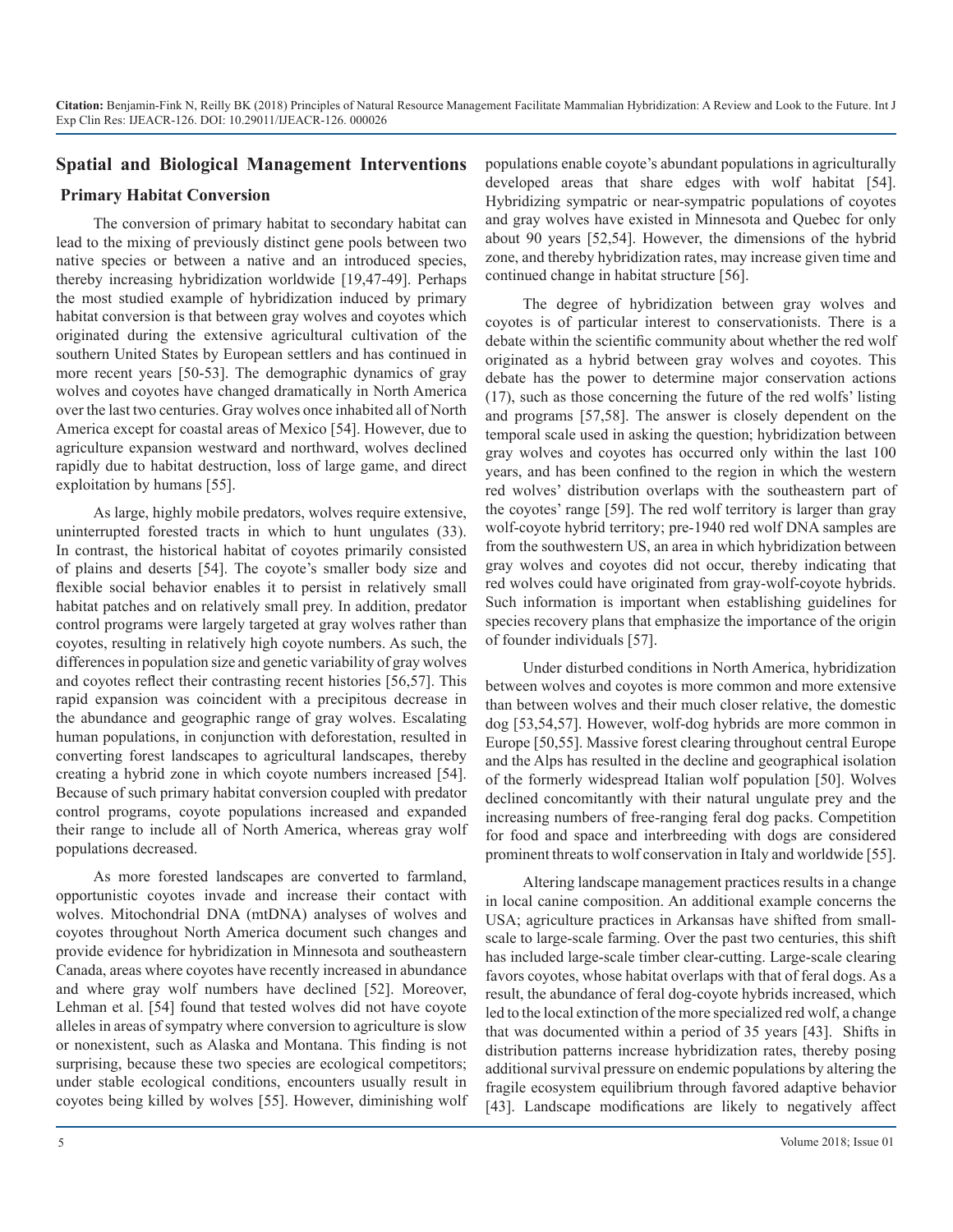specialized species by favoring generalists [60]. Frequently those generalists are non-native species whose range has expanded.

Additional examples of sympatric species hybridizing due to primary habitat conversion include Canada lynxs (*Lynx canadensis*) and bobcats (*Lynx rufus*) in North America [61], Gray wolves and coyotes in Europe and the Near east [53], Ethiopian wolves *(Canis simensis)* and domestic dogs in Ethiopia [62], dingos (*Canis lupus dingo*) and domestic dogs or foxes in Australia [63], European wildcats (*Felis silvestris*) and domestic cats in Europe [64], African wildcats (*Felis lybica*) and domestic cats in Africa [27] and house mice (*Mus musculus domesticus*) in Portugal [48]. In these cases, hybridization may reduce the efficiency of conservation strategies by jeopardizing genetic integrity.

Anthropogenic landscape change may result in geographical shifts in habitats and thus shifts in species distribution. Habitat loss, degradation, and alterations are the main reasons for such distribution shifts. Previously ecologically and geographically distinct species overlap in a given habitat after alteration. Human landscape disturbance induces species sympatry that may lead to increased intensity of competition between ecological competitors and hybridization between rare and common species.

The latter is mainly due to the difficulty in encountering mates in the resulting reduced population. Anthropogenic landscape change creates environments in which the ecological balance among competitors is altered. Under such conditions, the ecological structure is broken by anthropogenic landscape change. A primary example of such ecological alteration is the sympatry of gray wolves and coyotes [52,65]. These two species are ecological competitors [66]. In natural landscapes, encounters likely result in coyotes being killed by wolves [54]; in human altered landscapes, the interaction results in hybridization [36,55]. Such hybridization is attributed to a shift in local species composition that results in significantly high interspecies mating encounters (Figure 1). Similarly, European (*Felis silestris*) and African wildcats (*Felis lybica*) compete with domestic cats (*Felis silvestris catus*) for food and vegetative cover. Because wildcats are rare in any habitat, encounters may result in hybridization rather than death [50]. Similarly, Gottelli et al. [62] attribute the decline in Ethiopian wolf (*Canis simensis*) populations to a breakdown in their ecological barrier with domestic dogs (*Canis familiaris*), who are their main food competitors. These examples illustrate why landscape managers should consider such breakdowns in ecological interspecies relationships that might result from implementing illinformed landscape management plans.



**Figure 1:** Conceptual shifts in species` abundances due to human-induced landscape alterations and consequential formation of hybridization grounds and hybrid zones. Gray area illustrates species` 'a' land occupancy, checkers area illustrates species` 'b' land occupancy, and the red zone indicates hybridization grounds and hybrid zones. area **(a)** the natural state of species 'a' and species `b` homerange. **(b)** homerange range expansion due to artificially improved carrying capacity (and thus, suitable habitat) creates sympatry between species which allows for interspecies mating encounters and hybridization. **(c)** given time, stochasticity and external forces (e.g., restoration projects, droughts, decreased carrying capacity, increased competition with additional species, etc`) will operate to shrink the distribution of species 'a' and 'b', thereby facilitating the creation of a hybrid zone. **(d)** given time, external forces (increased carrying capacity and decreased competition) will cause distribution expansion of species 'a' and 'b', while stochastic variables maintain the core interbreeding zone and as such, facilitate the creation of a hybrid zone.

The boreal forests of Canada and Alaska serves as core habitat for lynx, while bobcats are widespread in southern Canada and the contiguous United States. Although lynx and bobcats do not typically co-occur, the peripheries of their ranges overlap in a hybrid zone in Minnesota, due to primary habitat conversion (i.e., deforestation) [61]. As a result of such habitat overlap, lynx and bobcats hybridize. Lynx have a threatened status [67] and the primary conservation plan is reintroduction of lynx into the wild. However, hybridization potentially limits the distribution and recovery of lynx [61]. Similarly, two species of marten hybridize on Kuiu Island in southern Alaska; *Martes caurina* are endemic to Kuiu Island while *M. americana* was restricted to the mainland. The species currently overlap on Kuiu Island. Half of the Kuiu Island population possesses *M. americana* characteristics that are common to nearby island and mainland populations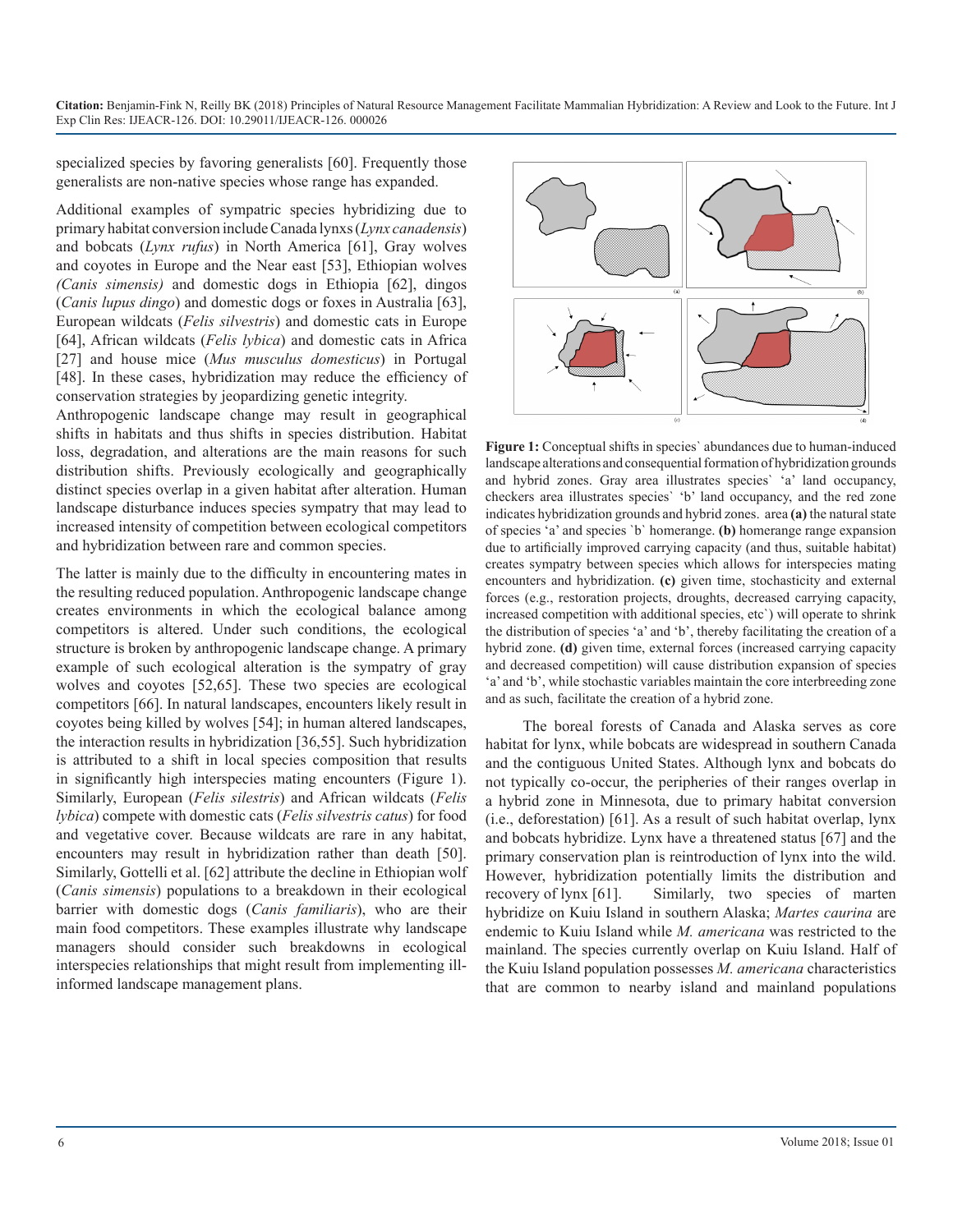while the other half have *M. caurina* characteristics unique to Kuiu Island. The shift in *M. americana* distribution is attributed to the extensive logging of the mature temperate forest that once supported *M. americana* subspecies; the clearance acts as a hybrid zone that favors hybrid individuals. As more forests are cleared, hybridization poses a threat to the endemic *M. caurina*.

The Ethiopian wolf is the world's rarest canid and is threatened by increasing rates of hybridization with free-ranging dogs. Their native habitat, the alpine zone of Ethiopia, covered 100,000 km2 just 15,000 years ago. Alpine landscapes are increasingly subject to overgrazing due to increasing peri-urban expansion [36]. Overgrazing results in increased competition for food resources, favoring free ranging dogs [36,47]. As a result, fewer than 500 individuals occur in the Ethiopian Rift Valley, restricted to above 3000 m, where they prey exclusively on rodents [62]. At the same time, free-ranging feral dogs have become more abundant due to their generalist character [47]. This shift in species composition has resulted in increased encounters between rare (i.e., Ethiopian wolf) and common (i.e., free-ranging dog) species and thus increased interspecies mating opportunities. Thus, increasing hybridization rates are attributed to recent decreases in suitable habitat due to human activities [62]. Conservation and management plans need to consider hybridization rates at various spatial scales. The long term survival of this most threaded canids requires conserving key habitats for both the wolf and its preys`, in conjunction with full community participation [68]; incorporating communityled conservation initiatives that focus on better understanding the ecosystems complexity in addition to the interaction with indigenous people increase participation and acceptance levels.

#### **Peri-Urban Expansion**

Enacting and enforcing conservation strategies is particularly difficult in regards to hybrids between wild protected species and their domestic cousins [63] because introgression causes difficulty in distinguishing wild from domesticated or hybrid forms. Additionally, rapid displacement of native or wild species by their invasive or domesticated counterparts may occur [15]. Moreover, rare species may be particularly sensitive to hybridization where sympatry with common species occurs [61]. Hybridization may present conservation problems if it threatens the genetic integrity of endangered species [53]. Human population growth, which gives rise to peri-urbanization (the expansion of human settlements), has been found to correlate with hybridization rates. Peri-urban expansion may increase hybridization rates through one of three processes:

- Loss of suitable habitat due to habitat conversion or degradation,
- Increased encounters among domestic and wild populations due to shifts in relative population numbers, and

• Decreases in wild population size and range due to ecological shifts (e.g., food type and abundance) and predator control programs.

Rates of hybridization and introgression vary with the relative densities of wild and domestic species [47]. Hybridization between gray wolves and dogs is most frequent near human settlements, where wolves are found in low densities but feral and domestic dogs are common [53], as was documented for the Ethiopian wolf and domestic dogs(36). Domestic dog populations are significantly higher than those of the endangered Ethiopian wolf (by a ratio of 10:1) [62]. Thus, hybridization between the Ethiopian wolves and free-ranging dogs is promoted and facilitated by human-induced sympatry [47]. In addition to hybridization, domestic dogs threaten Ethiopian wolf populations because they carry diseases such as rabies and act as competitors for food (36). In Australia, domestic dogs also present a threat to dingo populations due to hybridization [63]. There are increasing numbers of domesticated dogs on private land and aboriginal camps, and dingo populations are steadily decreasing [49].

Shifts in species composition may also be due to shifts in resource availability. The wolf mother of a wolf–dog hybrid litter was observed to feed regularly at human garbage sites [47]. This suggests an ecological shift due to human presence, favoring scavengers. Such ecological shifts, in conjunction with intensive hunting pressure on wild animals, could favor crossbreeding with domestic populations through the decline of wild population size and range in conjunction with increasing domestic population size and range. Such ecological shifts may also favor hybridization between two wild species, such as in the case of wild *Canis* and coyotes. As a result of decreased wild wolf populations, encountering a conspecific mate becomes rare, in comparison to encounters with coyotes [54]. Although hybridization between wolves and coyotes is less expected because these two species normally coexist as ecological competitors [66], altering competition results in increased hybridization rates, such as in red wolf-coyote hybridization [53,56] and gray wolf-coyote hybridization [54]. In addition, predator control programs are largely targeted at gray wolves.

Additional well-documented mammalian wild-domestic hybridization examples involve cats [63]. Domestic cats are distributed worldwide and are virtually sympatric with European and African wildcats almost everywhere the latter two exist, indicating that hybridization is a global problem, albeit with sitespecific solutions. Vila et al. [53] found evidence of high survival rates of wildcat-domestic cat hybrids in Romania and western Russia. In contrast, other studies suggest that despite a long period of sympatry in central Italy [50], hybridization is limited to specific areas at the geographical and ecological edges of habitats (i.e., transition zones). Increasing habitat disturbance might alter such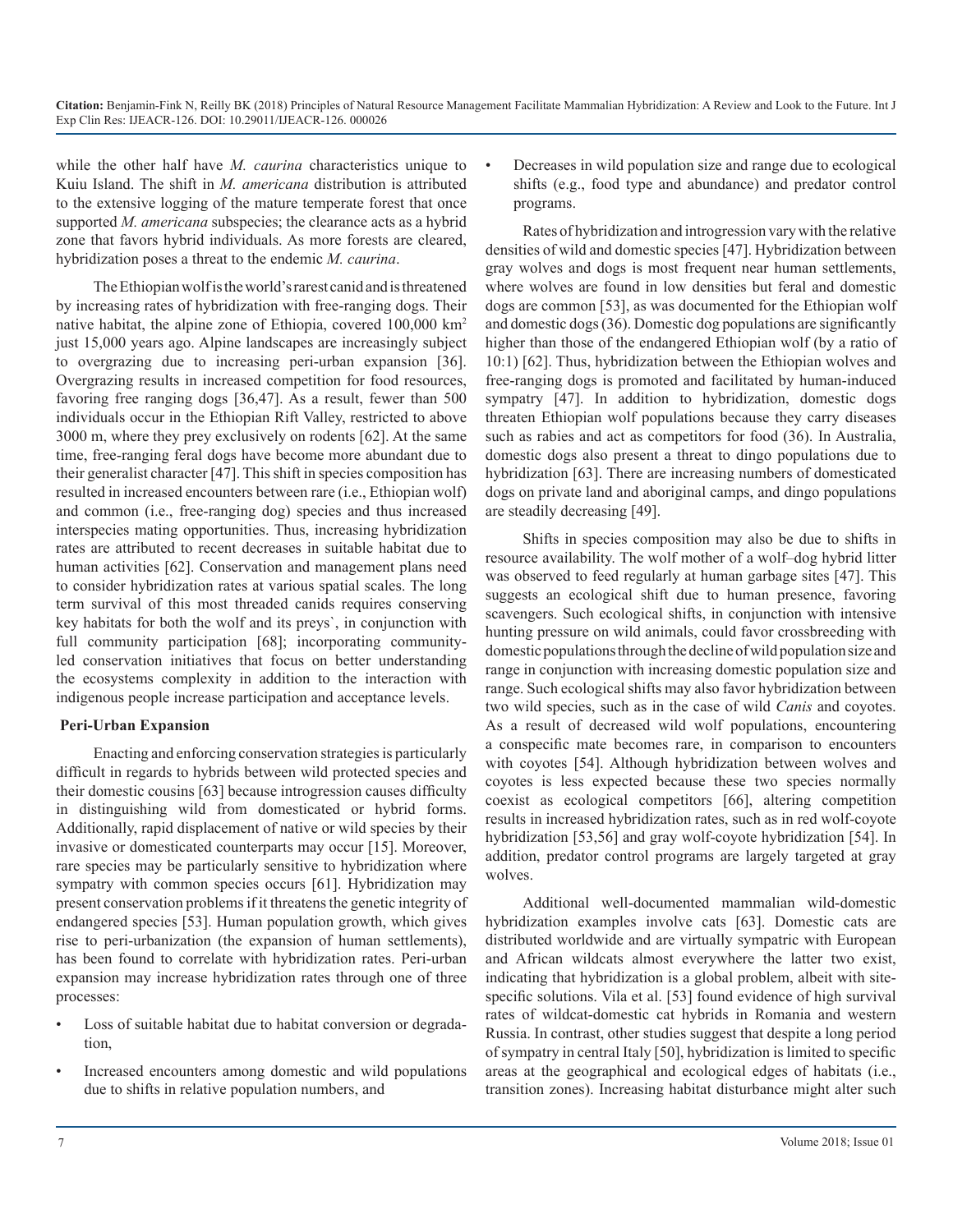geographic limitations and thus increase hybridization rates. And as such, there is a need to consider species` home ranges during the process of developing peri-urban expansion plans so that overlap remains minimal.

#### **Geographic Fragmentation**

Geographic fragmentation increases hybridization by increasing the size of edge zones between habitats. These intensify edge effects on small populations and the creation of transition zones (i.e., species sympatry within habitat edges). Increasing inbreeding genetic drift, due to population isolation and decline, may produce morphological divergence and reduce genetic diversity [69]. Therefore, fragmentation can jeopardize genetic integrity. Geographic fragmentation further affects hybridization rate in the same way that primary habitat modification and conversion do. Spatial shifts in habitats may result in a change in local resources such as habitat quality and size, in addition to prey availability and abundance. Consequently, species range may expand or contract, resulting in shifts in local species composition.

#### **Anthropogenic Activities Facilitate Hybridization Through Alteration of Biological Mechanisms**

An increasing number of examples of genetic exchange between species have been reported [14,69]. Three biological mechanisms serve to reduce hybridization: 1) ecological barriers, 2) behavior patterns and/ or 3) temporal and/or spatial barriers. A breakdown in any of these mechanisms may increase the probability of interspecies mating [34] through sympatry of geographically and/or ecologically isolated species. The impact of such activities is similar to actively translocation and jexo-stocking (i.e., when hybridizing species are overstocked on a given farm) of wildlife for game management [13,14]. Such changes increase encounter rates and the probability of interspecies mating [13]. In the following section, we provide examples that illustrate anthropogenic landscape change favors hybridization by altering biological mechanisms.

#### **Behavioral Patterns**

The differences in the degree of introgression of dog genes into gray wolf and Ethiopian wolf populations may reflect differences in the mating system of the two species [53]. The breeding season of the latter is very short and females disperse from their natal pack to copulate with males from neighboring territories [62]. Additionally, Ethiopian wolf hybrids usually are found in areas where Ethiopian wolves are significantly outnumbered by freeranging domestic dogs (36). Thus, female wolves encounter male dogs at a higher frequency than male wolves, and therefore often mate with the dogs. After mating, females return to their natal pack to give birth and get assistance from pack members in raising their young. Consequently, hybrid pups are socialized as Ethiopian

wolves and easily integrate into their population, and the high survival rate of Ethiopian wolf-dog hybrids increases further.

In contrast, female dispersing gray wolves do not return to their natal pack because the reproducing alpha pair holds dominance over reproduction. Because male dogs do not assist in rearing their young, offspring of gray wolf-dog matings rarely survive in the wild. Thus, introgression is less likely to occur in gray wolfdog hybrids than in Ethiopian wolf-dog hybrids. However, landscape alteration such as fragmentation may result in isolated populations in which the previously reproductively dominant alpha pair is missing. Thus, the wolf social fabric might be compromised by human activities. Such findings suggest that altering pack behavior and population dynamics may change hybrid introgression rates. Such information is vital when designing strategies to decrease hybridization rates, especially when funding is limited and human landscape change is accelerating.

#### **Temporal Patterns**

Natural interspecific breeding rates may be low due to differences in breeding seasons and physiological characteristics among species. However, shifts in local environmental conditions may result in shifts in biotic and micro-abiotic factors. Abiotic conditions and food availability are the main variables correlated with breeding seasons. Shifts in those variables may alter breeding seasons, physiological characteristics, or both. In such cases, coupled with shifts in local species composition, hybridization probability increases. Additionally, landscape changes may favor introgression and hybrid establishment, increasing the extinction probability of relatively less fit or rare species. While coyotes are well adapted to blizzards and low temperatures, Mengel [70] suggested that the physiology of coydogs (coyotes  $\times$  domestic dogs) is not adapted to harsh winter weather and therefore the latter are at a disadvantage when competing with established coyotes [70]. In such examples, environmental conditions result in hybrid disadvantages that prevent introgression. However, shifts in environmental conditions (e.g., peri-urban expansion that increases shelter and food availability), result in conditions that favor hybrids and promote introgression.

Hybridization has the potential to produce morphological, physiological, and behavioral changes. Due to species and sexspecific body size differences, there is a strong directionality of interspecific mating. Female coyotes mate with male wolves [55], female Canada lynx (*Lynx canadensis*) hybridize with male bobcats (*Lynx rufus*) (Schwartz et al., 2004); male Australian, African, and European wildcats mate with female domestic cats [27]; and female wolves mate with male dogs [50]. Backcrossing is frequent in such cases, threatening each species' genetic integrity. Estrus cycles are physiological differences that further distinguish dogs from wild wolves and wolf-like canids. Female wolves have a single estrus per year, and males exhibit seasonally elevated tes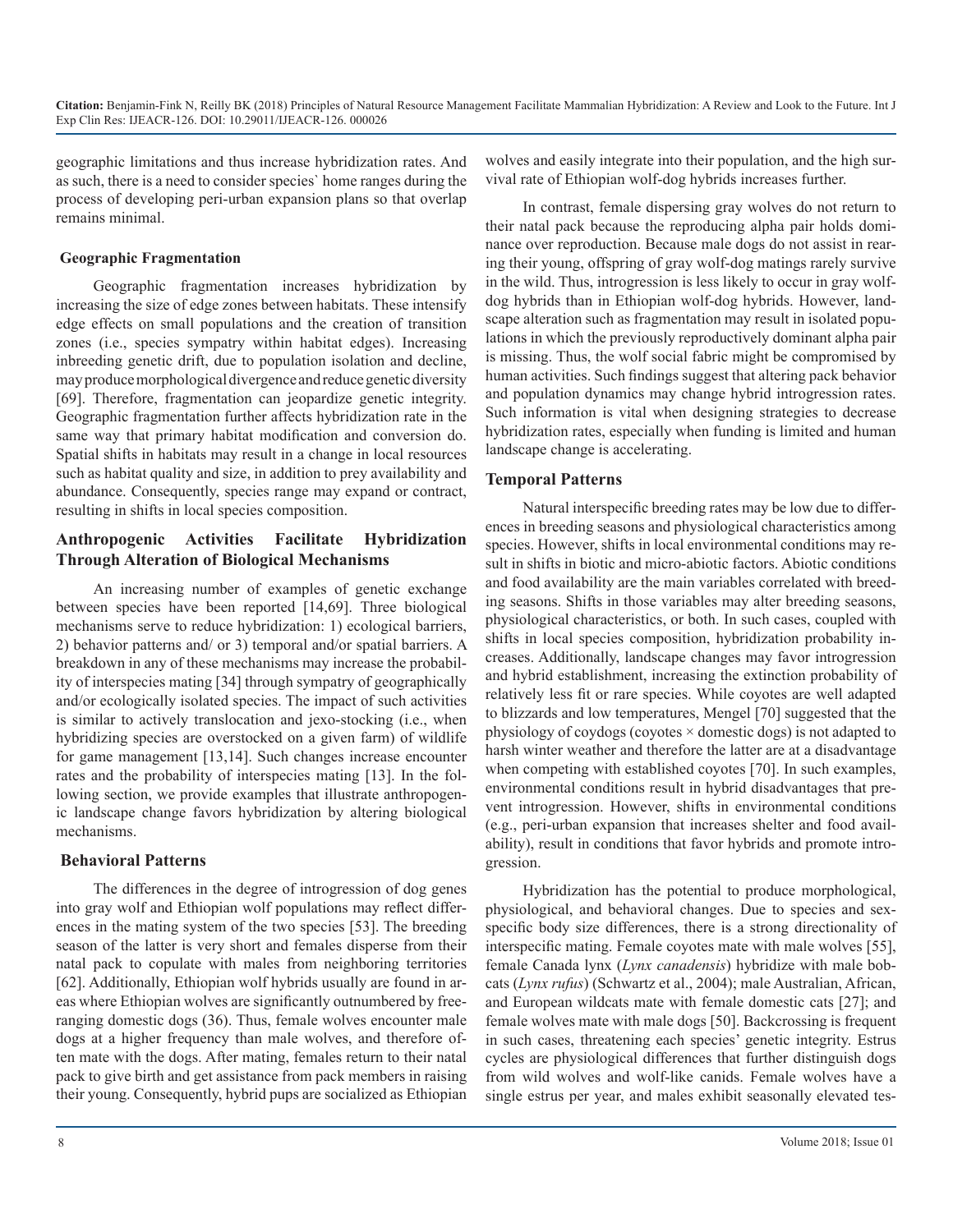tosterone levels. Dogs do not follow this pattern; female dogs can produce two litters per year and males continuously maintain high testosterone levels.

Consequently, male dogs can mate with female wolves during the wolves' peak receptivity whereas the reverse mating may not often occur. Ecological balances preclude dogs from mating with wolves within stable ecosystems. However, anthropogenic landscape change alters this ecological balance and may result in the introgression of domestic genes. Such introgression threatens the integrity of wild canid gene pools [36]. Canid and wildcat populations are threatened in Australia, Africa, Europe, and the North America by their crossbreeding with feral or free-ranging dogs and domestic cats, respectively [49,63]. Thus, a shift in the breeding season of hybrids may restrict their chances to backcross into parental populations and therefore increase the probability of hybrid taxa becoming established [13,16].

Hybridization can pose a threat to small populations and rare species even if gene pools do not mix [8]. Small populations and rare species are often limited by the number of reproductively fertile females. In such cases, sterile hybrids pose additional pressure due to decreased recruitment opportunities [8]. In addition, common species and rare–common hybrid individuals increase the intensity of ecological competition against rare species. Knowledge about such patterns may serve as the foundation of informed conservation and management decisions.

# **Lessones Learned: Conservation Implications and Future Steps**

Management for hybridization has two basic components: (1) is the management practice causing a direct or indirect shift in species distribution (i.e., altering intraspecies and interspecies dynamics by age, gender, range, competition, or altering habitat suitability characteristics by landscape conversion, modification, or fragmentation). The goal of conservation management is usually to maintain current species diversity with carrying capacity in mind. To do this, we conducted a crossboard synthesis of management interventions that resulted in hybridization and outlined methods to achieve efficient management guidelines. We offer a structured decision analysis and path in order to maximize currently employed, and future, management plans (Figure 2). We then present a serious of guidelines to be considered prior to management intervention.

#### **Conservation Implications**

Extensive hybridization is often associated with habitats disturbed by anthropogenic activity. If we are to succeed in managing hybridization, we must recognize its growing magnitude and its threats, especially to rare and endangered endemic species. That need is crucial in light of accelerating environmental change. Underlying anthropogenic forces that induce hybridization rates vary among geographic locations. That variation means that conservation and landscape management guidelines must be case-specific. Development of such guidelines should begin by identifying the specific type of anthropogenic landscape disturbance that threatens to facilitate the hybridization in question [i.e., model the relationship between landscape and the taxa in question, following the process outlined in (Figure 2)]. Once such an analysis has been completed, the manager may develop conservation guidelines around the temporal and spatial scales of concern in that specific case.

Better understanding of the ecological context in which hybridization occurs may increase the effectiveness of long-term conservation and management strategies. Managers may establish objectives focused upon decreasing the degree to which anthropogenic forces promote hybridization and introgression. The following section offers guidance for developing such objectives and for future research.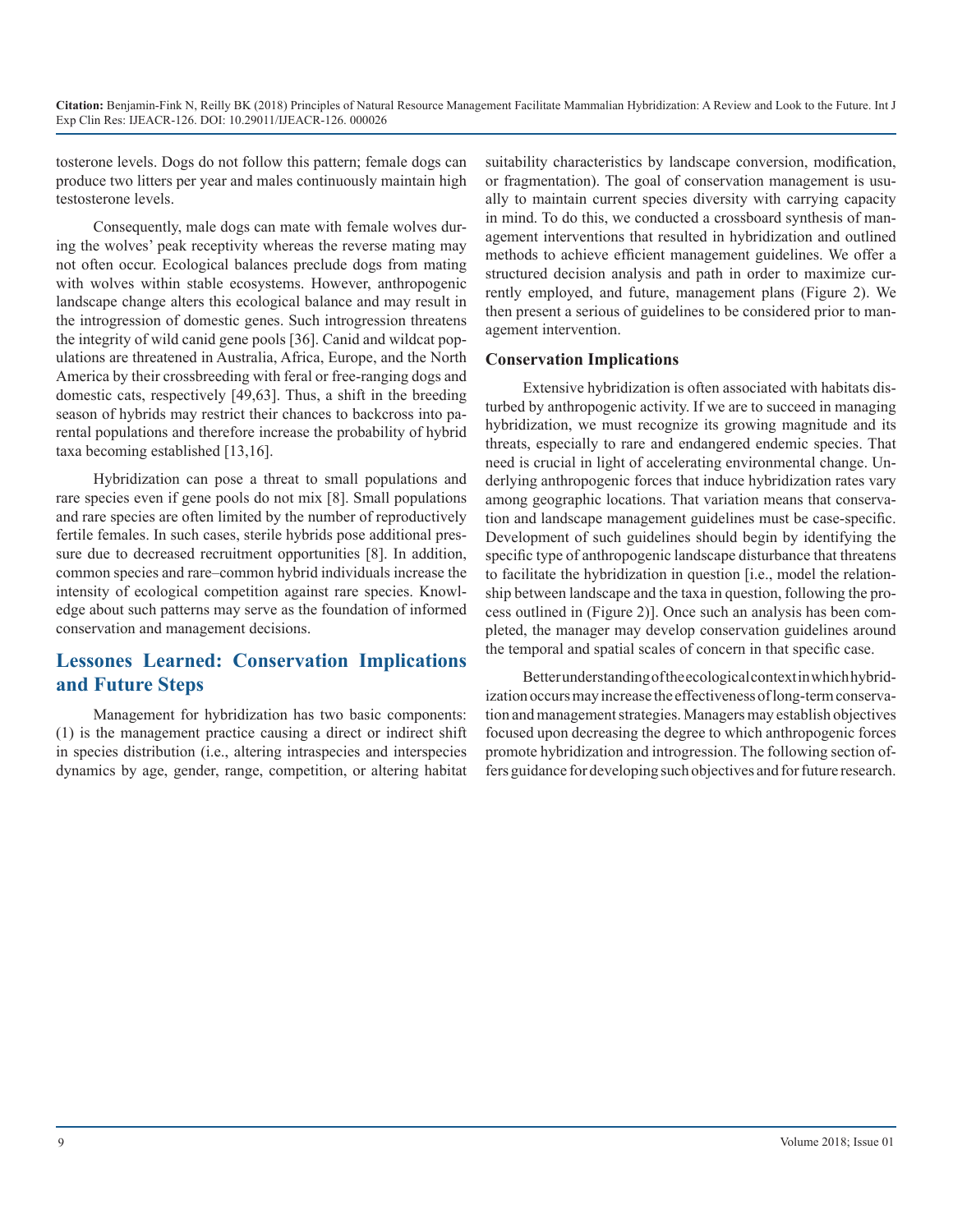

**Figure 2:** A structures decision analysis to promote management for hybridization. this is a sequential and region-specific process designed to better understand local variables and minimize hybridization occurrences. Key steps are highlighted in the core blue circle. Associated sub-steps are listed in corresponding blocks.

#### **Guidelines to Be Considered by Decision Makers Prior to Management Implementation**

Anthropogenic landscape changes promote hybridization rates by shifting ecological and geographical interactions A synthesis of the studies cited in this paper indicates a common pattern by which anthropogenic forces induce hybridization and introgression. This pattern follows one of three paths: (1) primary habitat conversion, (2) peri-urban expansion, or 3) geographic fragmentation. Those forces directly or indirectly result in a shift in local species composition (Figure 1). While direct impacts lead to the expansion or contraction of the distribution of wild species, indirect impacts result in expansion of the distribution of non-native species. Altering the distribution of habitat types can increase the degree of sympatry among species that previously were geographically or ecologically isolated. Those shifts in species composition alter interspecies encounters and the probability of cross-species mating, therefore hybridization (Figure 1).

In addition, anthropogenic landscape change often creates hybrid zones (Figure 1). Such relationships need to be examined with particular attention to outcomes if we are to increase conservation efficiency. Hybridization may threaten species in one of two ways: 1) given spatial and reproductive isolation, fertile hybrids may create a hybrid swam, or 2) population levels will be beneath those needed for population replacement due to sterile hybrids. Efficient conservation actions recognize human activities that increase hybridization and reduce, eliminate, or avoid those activities that cause hybridization by considering the following guidelines.

#### **Habitat Conversion and Restoration**

Conversion of primary habitat to secondary habitat will result in shifts in prey availability and cover abundance (i.e., suitable habitat). Deforestation and agricultural land expansion are examples of activities that result in the loss of suitable habitat, which in turn results in contraction of species' distributions. These losses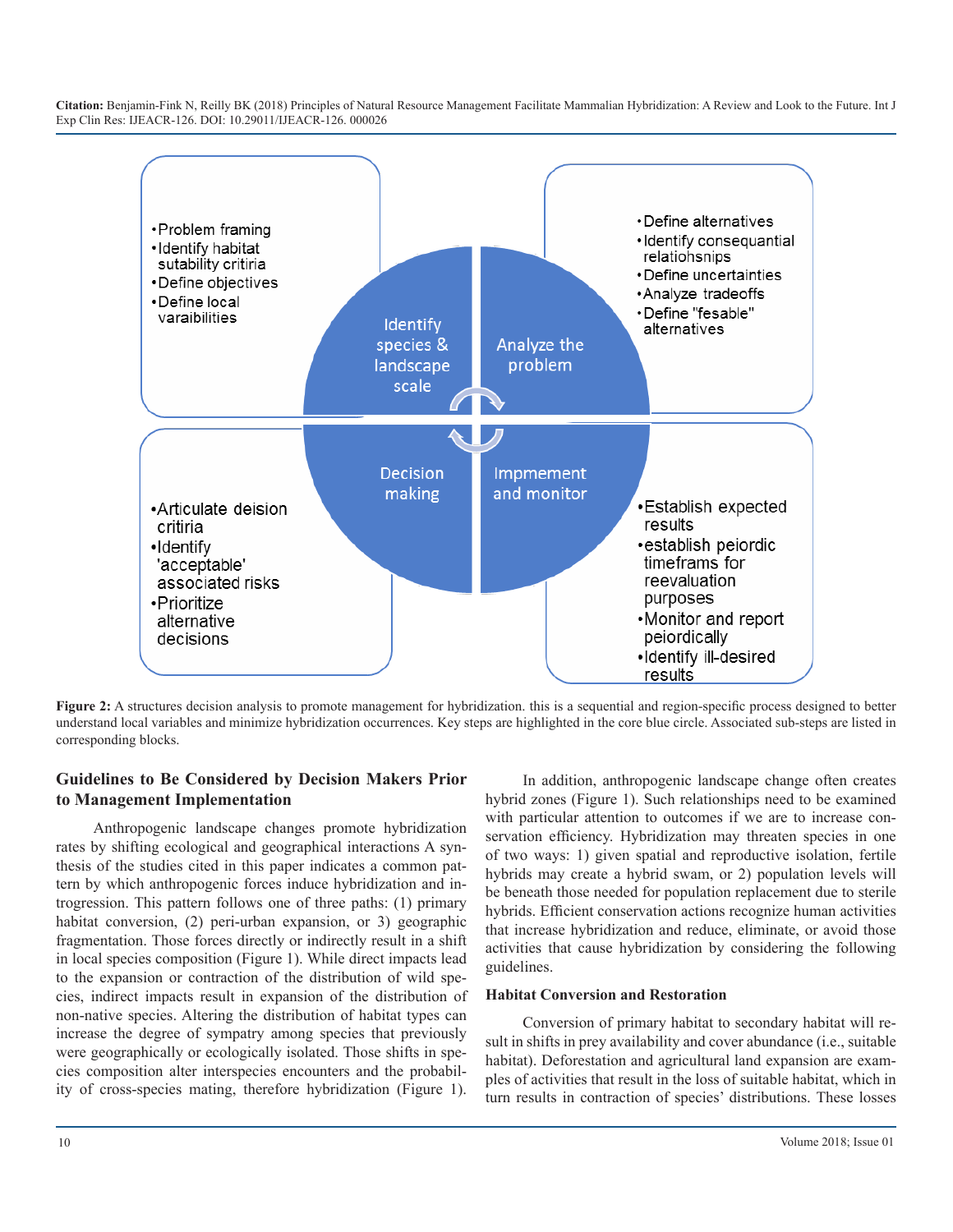can be avoided or mitigated by increasing or maintaining proportional habitat distribution through informed landscape development decisions, as well as through direct landscape restoration.

#### **Peri-Urban Expansion and Control of Feral and Domestic Species**

Designating landscapes for urban or semi-urban development, instituting mammal extermination programs, and introducing non-native species are all associated with peri-urban expansion. These processes shift competitive advantages to favor domestic species, causing the distribution of indigenous species to contract. In such cases, wild individuals become outnumbered by domestic and feral individuals, encounters between wild and domestic species increase, and hybridization is promoted. Therefore, if management objectives include decreasing hybridization rates, efforts should focus on reducing encounters between wild and domestic species. This can be achieved by (1) public education to reduce the number of domestic free-roaming dogs and cats, and (2) enforcement of feral species eradication programs to achieve lower wildferal encounter rates. A low-budget alternative in many situations may be as simple as increasing the efficiency of garbage removal. Control of both wild and domestic populations reduce hybridization by decreasing the kind of competition that favors domestic species and by reducing the degree to which species composition balance is affected by peri-urban expansion.

#### **Geographic Fragmentation and The Need for Continuity in Landscape Development Plans**

Geographic fragmentation is caused by ill-informed landscape development decisions. These development plans ignore the role that landscape continuity plays in the viability of small populations (e.g., genetic drift, isolation). In such small populations, hybridization increases the threat of extinction because fragmentation often results in reproductive isolation in conjunction with isolated and degraded habitats. Attempts to reduce such problems should focus on maintaining connectivity among habitats within a given landscape. Such strategies will ensure gene flow among metapopulations and decrease threats from hybridization.

#### **Reintroduction Programs**

Given the important role of human-driven habitat modification and biological control in population reestablishment in areas of local extinction, effective reintroduction programs can reduce vulnerability to hybridization and genetic admixture by incorporation variables such as local species abundance and composition and their habitat context, in their risk assessment in order to minimize overlapping previously ecologically and/or geographically isolated species. As such, reintroduction programs will expand their focus from simply meeting habitat requirements for reintroduced populations. Considerations for the ecosystem complexity will reflect in accurate risk assessments to the success of the program.

#### **Conserving Genetic Integrity; Hybrid Identification and Recovery Programs**

Hybrid individuals have a combination of distinct parental genes, and are identified by various genetic or phenotypic characters or both. However, the extent of genetic variance is often not accounted for by morphological variance. Detection of hybrids using morphological characters assumes that hybrid individuals are phenotypically intermediate between the parental individuals. Often, however, this is not the case; hybrids may express a mosaic of parental phenotypes. Additionally, individuals from hybrid swarms that derive most of their genes from one parental taxon are often morphologically indistinguishable from that parental taxon. As a result, genetic techniques may be more reliable when attempting to distinguish hybrids from parental taxa and in attempts to gain insight about hybridization.

Morphological identification techniques also are ineffective when attempting to identify the temporal scale at which hybridization occurred (i.e., distinguishing among first generation hybrids, backcrossed individuals, and later generation hybrids). Such temporal distinctions are crucial because if a hybrid swarm has not formed and a sufficient number of parental individuals remain, it may be possible to recover the genetic integrity of the population by removing hybrids. The number of parental individuals present may determine if there is a need for captive breeding programs. Such programs need to incorporate clear guidelines to ensure genetic purity of the breeding stock. Locations where the parental taxa occur will have been subjected to differing anthropogenic landscape disturbances, so there will be variance in the degree to which locations have incorporated genetic variance. Selecting founders from a range of well-understood locations will increase genetic diversity and, if done carefully, can reduce the influences of hybridization.

Ecological changes modify behavioral relationships and reproductive interactions between wolves and dogs. Efficient conservation plans define human activities that increase hybridization rates and incorporate guidelines to decrease or avoid them. Such conservation plans may be simple, such as efficient garbage removal methods. Moreover, the need to control the expansion of wolf populations. Randi et al. (2000) further suggest that feral dog packs should be eradicated to ensure the conservation of genetic integrity of pure lineages.

# **Current Informational Gaps and Needed Research**

#### **Future Research and Conservation Methods**

Mostly, the primary objective of wildlife managers and conservationists is to preserve habitat suitability and species` genetic integrity as much as possible. Current management practices, how-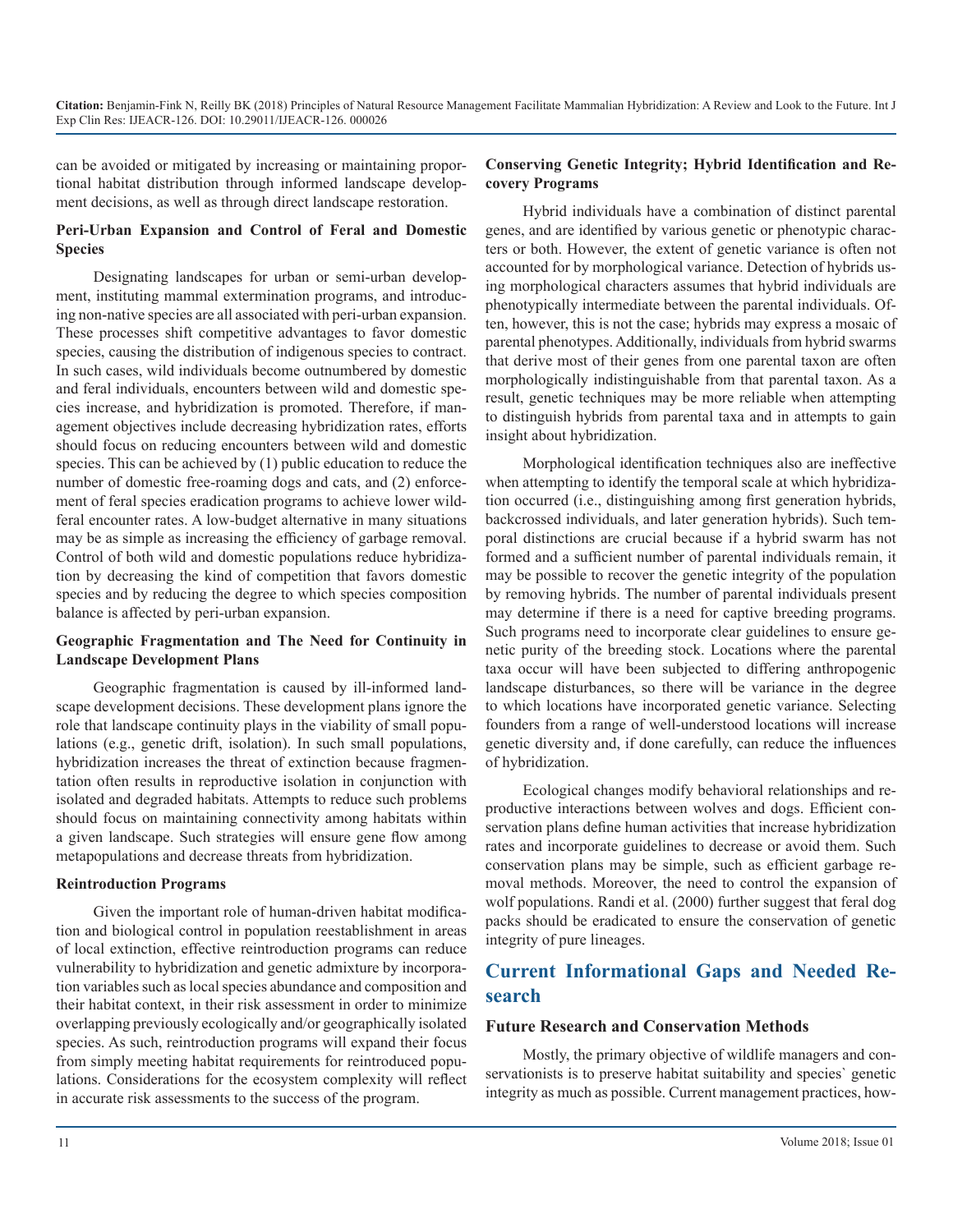ever, have flaws, including unintentional promotion of mammalian hybridization. Translocations with conservation objectives such as creating founder effects, managing for inbreeding and outbreeding, and combating bottlenecks have also resulted in hybridization [5,21,23,71]. Additionally, translocation activities and overstocking game animals, management practices driven by economic incentives, also increase hybridization [14].

Primary examples of a management practice that facilitated hybridization while aiming to establish founder programs in order to address conservation concerns associated with bottlenecks include bontebok (*Damaliscus pygargus pygargus*) with blesbok *(Damaliscus pygargus phillipsi*), and black wildebeest (*Connochaetes gnou*) with blue wildebeest (*Connochaetes taurinus*) in South Africa; black wildebeest were reintroduction and overlapped with blue wildebeest in Abe Bailey national reserve. The entire population consisted of backcrossed hybrids of varying degrees and was culled to preserve the genetic integrity [13,72]. Additional species and subspecies that have experienced allelic diversity loss due to the hybridization that followed translocation include Lichtenstein`s hartebeest (*Alcelaphus lichtensteinii*), common tsessebe (*Damaliscus lunatus*), blesbok (*Damaliscus pygargus phillipsi*), bushbuck (*Tragelaphus scriptus*), nyala (*Tragelaphus angasii*), giraffe (*Giraffa camelopardalis*), Burchell`s zebra (*E. burchellii*), roan antelope (*Hippotragus equinus*), sable antelope (*H. niger*), waterbuck (*Kobus ellipsiprymnus*), lechwe (*Kobus leche*), scimitar-horned oryx (*Oryx dammah*), gemsbok (*O. gazella*), Hartmann`s mountain zebra (*Equus zebra hartmannae*), Cape eland (*Taurotragus oryx oryx*), and Livingstone`s eland (*T. oryx livingstonii*) in South Africa. We have identified a number of priority areas that require research effort.

#### **Additional Demographic and Genetic Surveys**

The literature discusses the hybridization phenomenon in depth. However, the number and scope of case studies is limited. Demographic and genetic surveys of populations subjected to anthropogenic landscape alteration and likely to undergo hybridization are needed to better understand and identify the effects of landscape change on hybridization and related population declines.

#### **Lack of Species-Level Information**

There is a need to develop genetic methodologies that will indicate hybrid generation (i.e., degree of introgression). Such information may provide a temporal context in which management and conservation guidelines should be formed. For example, Randi et al. [50,55] found evidence of hybridization between wolves and dogs, and between non-native wolves and local wolves, in Italian populations. However, they downplayed the significance of such information due to the lack of evidence of introgression. They suggested that the mtDNA monomorphism they observed was possibly the outcome of random drift in the small, declining, and isolated population; and that such populations are a result of low

effective population size (recruitment) during the last 100 years and continued loss of genetic variability [55].

#### **Monitoring Populations That Include Hybrid Individuals**

Certain conditions do not favor introgression and, therefore, hybridization threats to wild populations diminish. In light of accelerating anthropogenic landscape alterations, there is a need to monitor the dynamics and viability of such populations and their surrounding landscape with the aim of identifying correlations and drivers that do not favor hybridization and determine the reasons why some populations hybridize, and others do not.

#### **Integration of Landscape Models**

Landscape change is a primary driver in hybridization. As such, landscape models are relevant to hybridization-related research and should be incorporated into and discussed in them. For example, satellite images and GIS references can be used to document spatial and temporal changes in landscape cover. Integrating such information into predictive models of population dynamics will increase the accuracy of predicting the probability that hybridization will occur within landscapes subjected to anthropogenic change. This will increase informed species conservation and landscape management decision-making.

#### **Integration of Simulation Models**

A decision tree and simulation models offer a safe way to investigate the degree to which suggested, and currently enforced, management strategies may result in hybridization. we caution against the idealized reality that is simulated in and offered by such models. When acknowledging and factoring for idealized ecological processes simulation, models may become an asset and serve decision-makers that are forced to implement management strategies under limited resources and scarce data. Informed and efficient management strategies should be narrow enough to address the conservation concern at hand, and yet broad enough to adjust and adapt for its ecosystem-level implications. Our decision tree assists management by illuminating which spatial and biological processes to consider and their appropriate scale, in addition to their weight and functional structure of interactions. Decisionmakers can vary functional parameters, thereby tailoring this tool to aid them in investigating the degree to which management strategies facilitated hybridization.

#### **References**

- 1. Arnold ML (1997) Natural hybridization and evolution. Oxford University Press, New York.
- 2. Coyne JA, Orr A (2004) Speciation. Sunerland, Mass, Sinauer Associates.
- 3. [Crandall KA, Bininda-Emonds ORP, Georgina MM, Wayne RK \(2000\)](https://www.ncbi.nlm.nih.gov/pubmed/10856956)  Considering evolutionary processes in conservation biology. Trends in [Ecology and Evolution 15: 290-295.](https://www.ncbi.nlm.nih.gov/pubmed/10856956)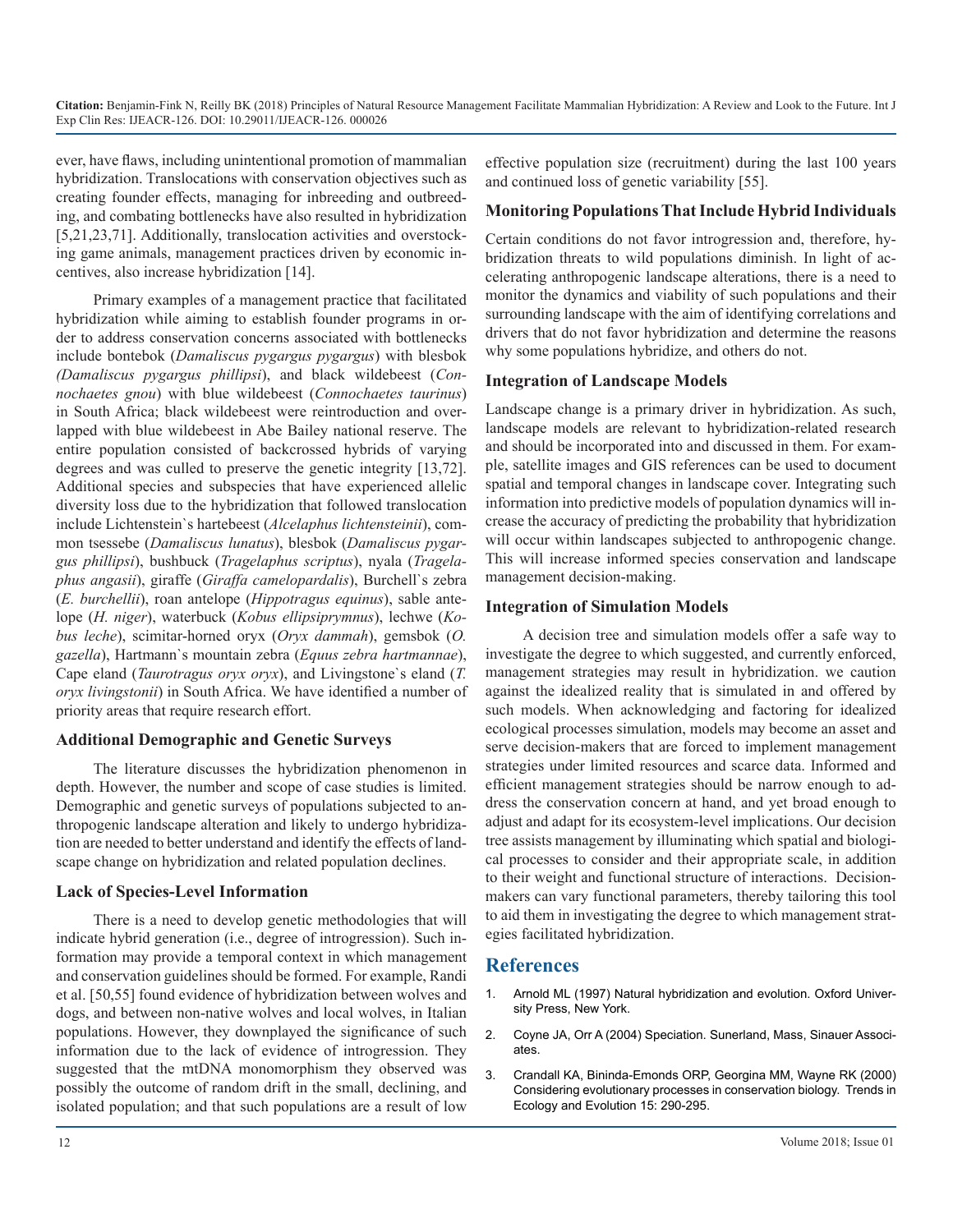- 4. [Detwiler KM, Burrell AS, Jolly CJ \(2005\) Conservation implications o](https://link.springer.com/article/10.1007/s10764-005-4372-0)[f](https://onlinelibrary.wiley.com/doi/abs/10.1111/j.1365-2486.2011.02509.x)  [hybridization in African cercopithecine monkeys. International Journal](https://link.springer.com/article/10.1007/s10764-005-4372-0)  [of Primatology 26: 661-684.](https://link.springer.com/article/10.1007/s10764-005-4372-0)
- 5. [Koskela J, Lefèvre F, Schueler S, Kraigher H, Olrik DC, et al. \(2013\)](https://www.sciencedirect.com/science/article/pii/S0006320712003436) [Translating conservation genetics into management: Pan-European](https://www.sciencedirect.com/science/article/pii/S0006320712003436)  [minimum requirements for dynamic conservation units of forest tree](https://www.sciencedirect.com/science/article/pii/S0006320712003436) [genetic diversity. Biological conservation 157: 39-49.](https://www.sciencedirect.com/science/article/pii/S0006320712003436)
- 6. [Arnold ML \(1992\) Natural hybridization as an evolutionary process.](https://www.annualreviews.org/doi/abs/10.1146/annurev.es.23.110192.001321?journalCode=ecolsys.1)  [Annual review of Ecology and Systematics 23: 237-261.](https://www.annualreviews.org/doi/abs/10.1146/annurev.es.23.110192.001321?journalCode=ecolsys.1)
- 7. [Dowling TE, Secor CL \(1997\) The role of hybridization and introgres](https://www.annualreviews.org/doi/abs/10.1146/annurev.ecolsys.28.1.593)[sion in the diversification of animals. Annual Review of Ecological Sys](https://www.annualreviews.org/doi/abs/10.1146/annurev.ecolsys.28.1.593)[tematics 28: 593-619.](https://www.annualreviews.org/doi/abs/10.1146/annurev.ecolsys.28.1.593)
- 8. [Rhymer JM, Smiberloff D \(1996\) Extinction by hybridization and intro](https://www.annualreviews.org/doi/abs/10.1146/annurev.ecolsys.27.1.83)[gression. Annual Review Ecological Systematics 27: 83-109.](https://www.annualreviews.org/doi/abs/10.1146/annurev.ecolsys.27.1.83)
- 9. Smith TB, Bernatchez L (2008) Evolutionary change in human altered [environments. Molecular Ecology 17: 1-8.](https://onlinelibrary.wiley.com/doi/abs/10.1111/j.1365-294X.2007.03607.x)
- 10. [Barton NH, Hewitt GM \(1985\) Analysis of hybrid zones. Annual review](https://www.annualreviews.org/doi/abs/10.1146/annurev.es.16.110185.000553)  [of Ecology and Systematics 16: 113-148.](https://www.annualreviews.org/doi/abs/10.1146/annurev.es.16.110185.000553)
- 11. [Barton NH, Hewitt GM \(1989\) Adaptation, speciation and hybrid zones.](https://www.nature.com/articles/341497a0)  [Nature 34: 497-503.](https://www.nature.com/articles/341497a0)
- 12. [Crispo E, Moore JS, Lee-Yaw JA, Gray SM, Haller BC \(2011\) Broken](https://www.ncbi.nlm.nih.gov/pubmed/21523794)  barriers: Human□induced changes to gene flow and introgression in [animals. BioEssays 33: 508-518.](https://www.ncbi.nlm.nih.gov/pubmed/21523794)
- 13. [Benjamin-Fink N, Reilly BK \(2017\) A road map for developing and](https://www.sciencedirect.com/science/article/pii/S0304380016307955)  [applying object-oriented Bayesian networks to "WICKED" problems.](https://www.sciencedirect.com/science/article/pii/S0304380016307955)  [Ecological Modelling 360: 27-44.](https://www.sciencedirect.com/science/article/pii/S0304380016307955)
- 14. [Benjamin-Fink N, Reilly BK \(2017\) Conservation implications of wild](https://www.sciencedirect.com/science/article/pii/S2351989417301361)[life translocations; The state's ability to act as conservation units for](https://www.sciencedirect.com/science/article/pii/S2351989417301361) [wildebeest populations in South Africa. Global Ecology and Conserva](https://www.sciencedirect.com/science/article/pii/S2351989417301361)[tion 12: 46-58.](https://www.sciencedirect.com/science/article/pii/S2351989417301361)
- 15. [Huxel GR \(1999\) Rapid displacement of native species by invasive](https://www.sciencedirect.com/science/article/pii/S0006320798001530)  [species: effects of hybridization. Biological Conservation 89: 143-152.](https://www.sciencedirect.com/science/article/pii/S0006320798001530)
- 16. [Mallet J \(2007\) Hybrid speciation. Nature 466: 279-283.](https://www.nature.com/articles/nature05706)
- 17. [Allendrof FW, Leary RF, Spruell P, Wenburgy JK \(2001\) The problems](https://www.sciencedirect.com/science/article/pii/S016953470102290X) [with hybrids: setting conservation guidelines. Trends in Ecology an](https://www.sciencedirect.com/science/article/pii/S016953470102290X)[d](https://www.ncbi.nlm.nih.gov/pubmed/11700276)  [Evolution 16: 613-622.](https://www.sciencedirect.com/science/article/pii/S016953470102290X)
- 18. [Ellstrand NC, Elam DR \(1993\) Population genetic consequences of](https://www.annualreviews.org/doi/abs/10.1146/annurev.es.24.110193.001245) [small population size: implications for plant conservation. Annual re](https://www.annualreviews.org/doi/abs/10.1146/annurev.es.24.110193.001245)[view of Ecology and Systematics 24: 217-242.](https://www.annualreviews.org/doi/abs/10.1146/annurev.es.24.110193.001245)
- 19. [Ennos RA, French GC, Hollingsworth PM \(2005\) Conservation taxo](https://www.ncbi.nlm.nih.gov/pubmed/16701363)[nomic complexity. Trends in Ecology and Evolution 20: 164-168.](https://www.ncbi.nlm.nih.gov/pubmed/16701363)
- 20. [Kjöllerström HJ, Gama LT, Oom MM \(2015\) Impact of inbreeding on](https://www.sciencedirect.com/science/article/pii/S1871141315003637)  [fitness-related traits in the highly threatened Sorraia horse breed. Live](https://www.sciencedirect.com/science/article/pii/S1871141315003637)[stock Science 180: 84-89](https://www.sciencedirect.com/science/article/pii/S1871141315003637)[.](https://www.journals.uchicago.edu/doi/abs/10.1086/280726?journalCode=an)
- 21. [Leroy G, Phocas F, Hedan B, Verrier E, Rognon X \(2015\) Inbreeding](https://www.ncbi.nlm.nih.gov/pubmed/25475165)  [impact on litter size and survival in selected canine breeds. The Vet](https://www.ncbi.nlm.nih.gov/pubmed/25475165)[erinary Journal 203: 74-78.](https://www.ncbi.nlm.nih.gov/pubmed/25475165)
- 22. [Wiegand K \(1935\) A taxonomist's experience with hybrids in the wild.](https://www.ncbi.nlm.nih.gov/pubmed/17817007) [Science 81: 161-166.](https://www.ncbi.nlm.nih.gov/pubmed/17817007)
- 23. [Uller T, Leimu R \(2011\) Founder events predict changes in genetic](https://onlinelibrary.wiley.com/doi/abs/10.1111/j.1365-2486.2011.02509.x)

diversity during human□mediated range expansions. Global Change [Biology 17: 3478-3485.](https://onlinelibrary.wiley.com/doi/abs/10.1111/j.1365-2486.2011.02509.x)

- 24. [Leroy G \(2014\) Inbreeding depression in livestock species: review and](https://www.ncbi.nlm.nih.gov/pubmed/24975026)  meta□analysis. Animal genetics 45: 618-628.
- 25. Benjamin-Fink N, Reilly BK (2018) Breaking through Artificial Disciplinary Barriers; Guidelines for applying Bayesian Networks to the Ecology Discipline. SM J Biometrics Biostat 3: 1031.
- 26. [Burke JM, Arnold \(2001\) M.L. Genetics and fitness of hybrids. Annual](https://www.ncbi.nlm.nih.gov/pubmed/11700276)  [Review of Genetics 35: 31-52.](https://www.ncbi.nlm.nih.gov/pubmed/11700276)
- 27. [Roux JJ, Foxcroft LC, Herbst M, MacFadyen S \(2015\) Genetic analy](https://www.ncbi.nlm.nih.gov/pubmed/25691958)[sis shows low levels of hybridization between African wildcats \(](https://www.ncbi.nlm.nih.gov/pubmed/25691958)*Felis silvestris lybica*) and domestic cats (*F. s. catus*[\) in South Africa. Ecol](https://www.ncbi.nlm.nih.gov/pubmed/25691958)[ogy and evolution 5: 288-299.](https://www.ncbi.nlm.nih.gov/pubmed/25691958)
- 28. Meffe GK, Carroll CR, editors (1997) Principles of conservation biology. Sinauer Associates, Sunderland, Massachussetts.
- 29. [Girman DJ, Kat PW, Mills MG, Ginsberg JR, Broner M, et al. \(1993\)](https://www.ncbi.nlm.nih.gov/pubmed/7903676)  [Genetic variability of Eastern-African Wild dog. Journal of Heredity 84:](https://www.ncbi.nlm.nih.gov/pubmed/7903676) [450-459.](https://www.ncbi.nlm.nih.gov/pubmed/7903676)
- 30. [Crispo E, Moore JS, Lee-Yaw JA, Gray SM, Haller BC \(2011\) Broken](https://www.ncbi.nlm.nih.gov/pubmed/21523794)  barriers: Human□induced changes to gene flow and introgression in [animals. BioEssays 33: 508-518.](https://www.ncbi.nlm.nih.gov/pubmed/21523794)
- 31. [Dowling TE, Minckley WL, Douglas ME, Marsh PC, Demarais BD](https://onlinelibrary.wiley.com/doi/abs/10.1046/j.1523-1739.1992.06040600.x) [\(1992\) Response to Wayne, Nowak, and Phillips and Henry: Use of](https://onlinelibrary.wiley.com/doi/abs/10.1046/j.1523-1739.1992.06040600.x) [molecular characters in conservation biology. Conservation Biology 6:](https://onlinelibrary.wiley.com/doi/abs/10.1046/j.1523-1739.1992.06040600.x)  [600-603.](https://onlinelibrary.wiley.com/doi/abs/10.1046/j.1523-1739.1992.06040600.x)
- 32. [Fahrig L \(2003\) Effects of habitat fragmentation on biodiversity. Annual](https://www.annualreviews.org/doi/abs/10.1146/annurev.ecolsys.34.011802.132419)  [review of ecology, evolution, and systematics 34: 487-515.](https://www.annualreviews.org/doi/abs/10.1146/annurev.ecolsys.34.011802.132419)
- 33. [Fischer J, Lindenmayer DB \(2007\) Landscape modification and habi](https://onlinelibrary.wiley.com/doi/10.1111/j.1466-8238.2007.00287.x)[tat fragmentation: a synthesis. Global Ecology and Biogeography 16:](https://onlinelibrary.wiley.com/doi/10.1111/j.1466-8238.2007.00287.x)  [265-280.](https://onlinelibrary.wiley.com/doi/10.1111/j.1466-8238.2007.00287.x)
- 34. [DeMarais BD, Dowling TE, Douglas ME, Minckley WL, Marsh PC](https://www.ncbi.nlm.nih.gov/pmc/articles/PMC48739/) [\(1992\) Origin of Gila seminude \(Teleostei: Cyprinidae\) through intro](https://www.ncbi.nlm.nih.gov/pmc/articles/PMC48739/)[gressive hybridization: implications for evolution and conservation.](https://www.ncbi.nlm.nih.gov/pmc/articles/PMC48739/)  [Proceedings of the Natural Academy of Science, USA 89: 2747-2751.](https://www.ncbi.nlm.nih.gov/pmc/articles/PMC48739/)
- 35. [Burke JM, Arnold \(2001\) M.L. Genetics and fitness of hybrids. Annual](https://www.ncbi.nlm.nih.gov/pubmed/11700276)  Review of Genetics 35: 31-52.
- 36. [Mace GM \(2004\) The role of taxonomy in species conservation. Phil](https://www.ncbi.nlm.nih.gov/pmc/articles/PMC1693347/)  Trans R Soc Lond 359: 711-719.
- 37. [Stronen AV, Paquet PC \(2013\) Perspectives on the conservation of](https://www.sciencedirect.com/science/article/pii/S0006320713003133)  [wild hybrids. Biological conservation 167: 390-395.](https://www.sciencedirect.com/science/article/pii/S0006320713003133)
- 38. [Mayr E \(1942\) Systemetics and the region of species. Columbia Uni](http://www.hup.harvard.edu/catalog.php?isbn=9780674862500)[versity Press NY NY, USA.](http://www.hup.harvard.edu/catalog.php?isbn=9780674862500)
- 39. [Dobzhansky T \(1937\) Genetic nature of species differences.](https://www.journals.uchicago.edu/doi/abs/10.1086/280726?journalCode=an) The American Naturalist 71: 404-420.
- 40. [Sillero-Zubiri C, Laurenson MK \(2001\) Interactions between carnivores](https://www.researchgate.net/publication/260707232_Interactions_between_carnivores_and_local_communities_Conflict_or_co-existence)  [and local communities: Conflict or co-existence? Conservation Biology](https://www.researchgate.net/publication/260707232_Interactions_between_carnivores_and_local_communities_Conflict_or_co-existence) [Series-Cambridge- 282-312.](https://www.researchgate.net/publication/260707232_Interactions_between_carnivores_and_local_communities_Conflict_or_co-existence)
- 41. [Sillero-Zubiri C, Marino J, Gottelli D, Macdonald DW \(2004\) Afroal](https://www.researchgate.net/publication/260707182_Afroalpine_ecology_solitary_foraging_and_intense_sociality_amongst_Ethiopian_wolves)[pine ecology, solitary foraging and intense sociality amongst Ethiopian](https://www.researchgate.net/publication/260707182_Afroalpine_ecology_solitary_foraging_and_intense_sociality_amongst_Ethiopian_wolves)  [wolves. In The biology and conservation of canids 311-323.](https://www.researchgate.net/publication/260707182_Afroalpine_ecology_solitary_foraging_and_intense_sociality_amongst_Ethiopian_wolves)